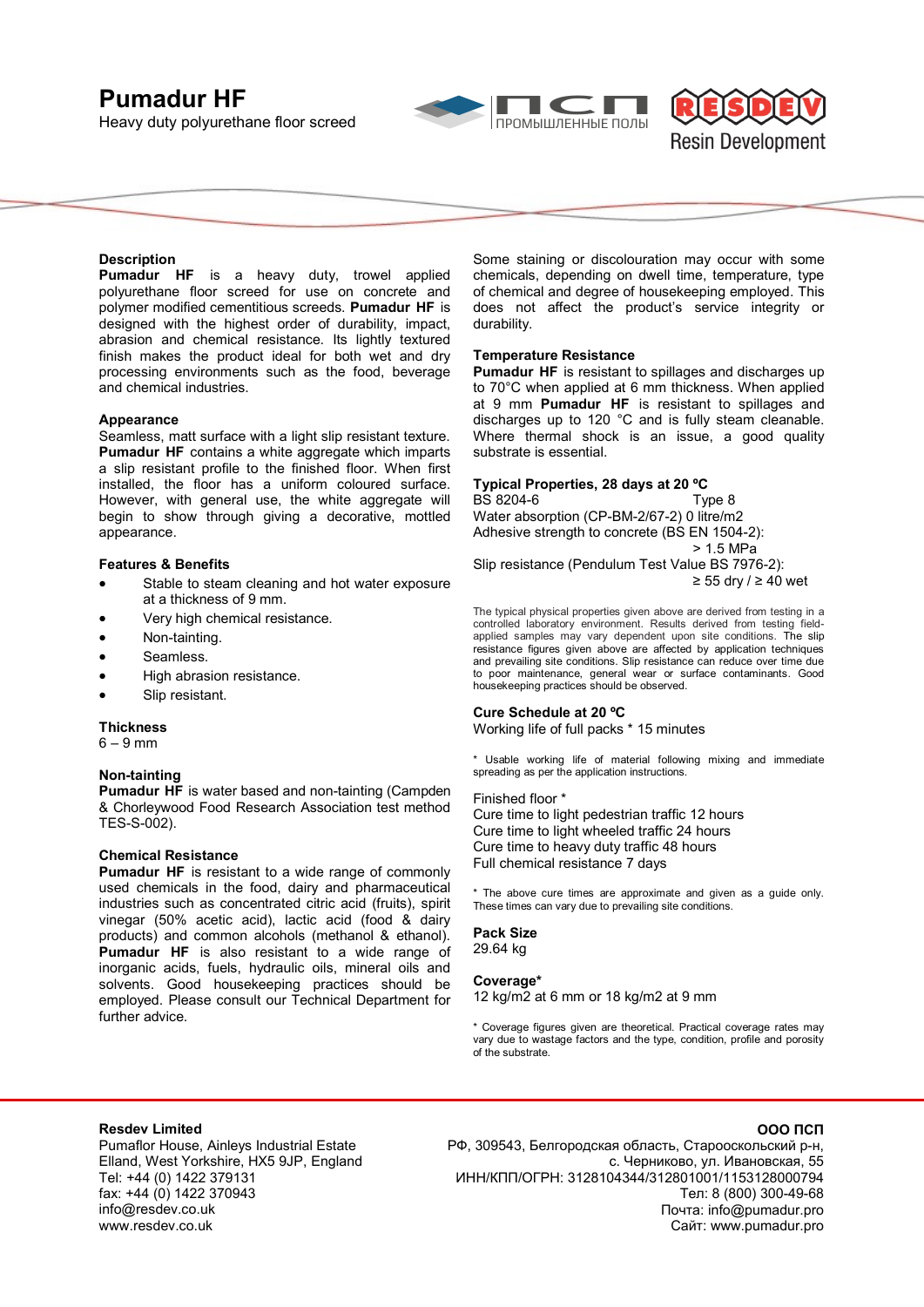## **Colours**

**Pumadur HF** is available in a range of standard colours. **Pumadur HF** is not colour fast and may yellow over time. The rate of change will depend on UV light and heat levels and cannot be predicted. This will be more pronounced with lighter colours and blue shades and does not compromise the product's performance or chemical resistance characteristics.

# **Application Conditions**

Ideal ambient and substrate temperature range is 15 - 25 °C. Localised heating or cooling equipment may be required outside this range to achieve ideal temperature conditions. The aggregate can be stored in a cool area (or warm area in the case of low ambient temperature) in order to control product temperature and working life. The substrate and uncured floor must be kept at least 3 ºC above the dew point to reduce the risk of condensation or blooming on the surface, from before priming to at least 48 hours after application.

### **Surface Preparation**

Inadequate preparation will lead to loss of adhesion and failure. Grinding, light vacuum-contained shot-blasting or planing is recommended. Percussive scabbling or acid etching is not recommended. Anchorage grooves should be cut to a width and depth of twice the thickness of the floor finish at the edges, bay joints, up-stands, drains, doorways and at regular points across the floor, and all debris removed. Refer to the **Resdev Guide to Surface Preparation** for further information.

### **Application Instructions**

Priming

### **(i) Where the concrete substrate has a relative humidity of** <**75%**

Priming should be carried out using **Pumadur Primer** taking particular care to prime but not fill the anchor grooves (see separate data sheet). Spread onto the substrate and roll with a short-haired roller to ensure even coverage until the surface is completely wetted out, taking care to avoid pooling. Apply around the edges of and into anchorage grooves by brush, to allow even spreading and avoid pooling. If, when cured, there are dry patches, a further primer coat is required. Allow to cure for a minimum 12 hours at 20 ºC. If the primer has been left to cure for >48 hours then the primer surface should be mechanically abraded and the area re-primed. Failure to do so may result in pin-holing of the surface topping.

# **(ii) Where the concrete substrate has a relative humidity of >75%**

**Pumadur HF** can be applied to 7 day old concrete which is visibly dry and having a minimum tensile strength (pull -off) of 1.5 MPa. All of the usual stringent surface preparation techniques should be employed. For concrete bases in contact with the ground, a damp proof membrane should have been incorporated into the slab design, in accordance with the requirements of CP102 (Code of Practice for Protection of Buildings Against Water from the Ground).

**Pumadur TF** should be applied as a primer coat. Apply using a medium nap roller directly from a paint tray or scuttle. Push the coating well into the surface, make sure it is fully wetted out then pull back to a tight coat with the roller. Apply around the edges of and into anchorage grooves by brush, to allow even spreading and avoid pooling. If, when cured, there are dry patches, a further primer coat is required. Allow to cure for a minimum 12 hours at 20 ºC. If the primer has been left to cure for >48 hours then the primer surface should be mechanically abraded and the area re-primed. Failure to do so may result in pin-holing of the surface topping.

### **Application of Pumadur HF**

Prior to mixing, the temperature of the three components must be between 15 and 25 oC. Pre-mix the coloured resin component before use. Add the hardener component to the coloured resin component and mix using a low speed electric mixer (300 - 400 rpm) for 1 - 2 minutes until homogeneous. Decant the mixture into a rotary drum mixer and add the aggregate component in stages, mixing for a minimum of 3 minutes until a uniform coloured, lump-free mix is obtained. Apply to primed areas to the required thickness using a steel float. Ensure that anchor grooves are fully wetted out with material. The cured product should be protected from other trades using Kraft paper or similar breathable material. Polythene should not be used. Protect the installed floor from damp, condensation and water for at least 4 days.

# **Cleaning**

Regular cleaning is essential to enhance and maintain the life expectancy, slip resistance and appearance of the floor. **Pumadur HF** can be easily cleaned using industry standard cleaning chemicals and techniques. Consult your cleaning chemical and equipment supplier for more information. When applied at 9 mm thickness, **Pumadur HF** is fully steam cleanable.

### **Health and Safety**

Refer to product Safety Data Sheet before use.

# **EU Directive 2004/42/EC**

Complies with category j type SB (< 500 g/l). The VOC content of **Pumadur HF** is approx. 9 g/l (theoretical).

### **Storage**

Store off the ground in un-opened packs in a dry store, under cover between 10ºC and 30ºC out of direct sunlight. Protect from frost.

### **Shelf Life \***

Resin and hardener components 12 months Aggregate component 6 months

\* If stored in accordance with the above recommendations.

# **Resdev Limited**

Pumaflor House, Ainleys Industrial Estate Elland, West Yorkshire, HX5 9JP, England Tel: +44 (0) 1422 379131 fax: +44 (0) 1422 370943 info@resdev.co.uk www.resdev.co.uk

# РФ, 309543, Белгородская область, Старооскольский р-н, с. Черниково, ул. Ивановская, 55 ИНН/КПП/ОГРН: 3128104344/312801001/1153128000794 Тел: 8 (800) 300-49-68 Почта: info@pumadur.pro Сайт: www.pumadur.pro

# **ООО ПСП**